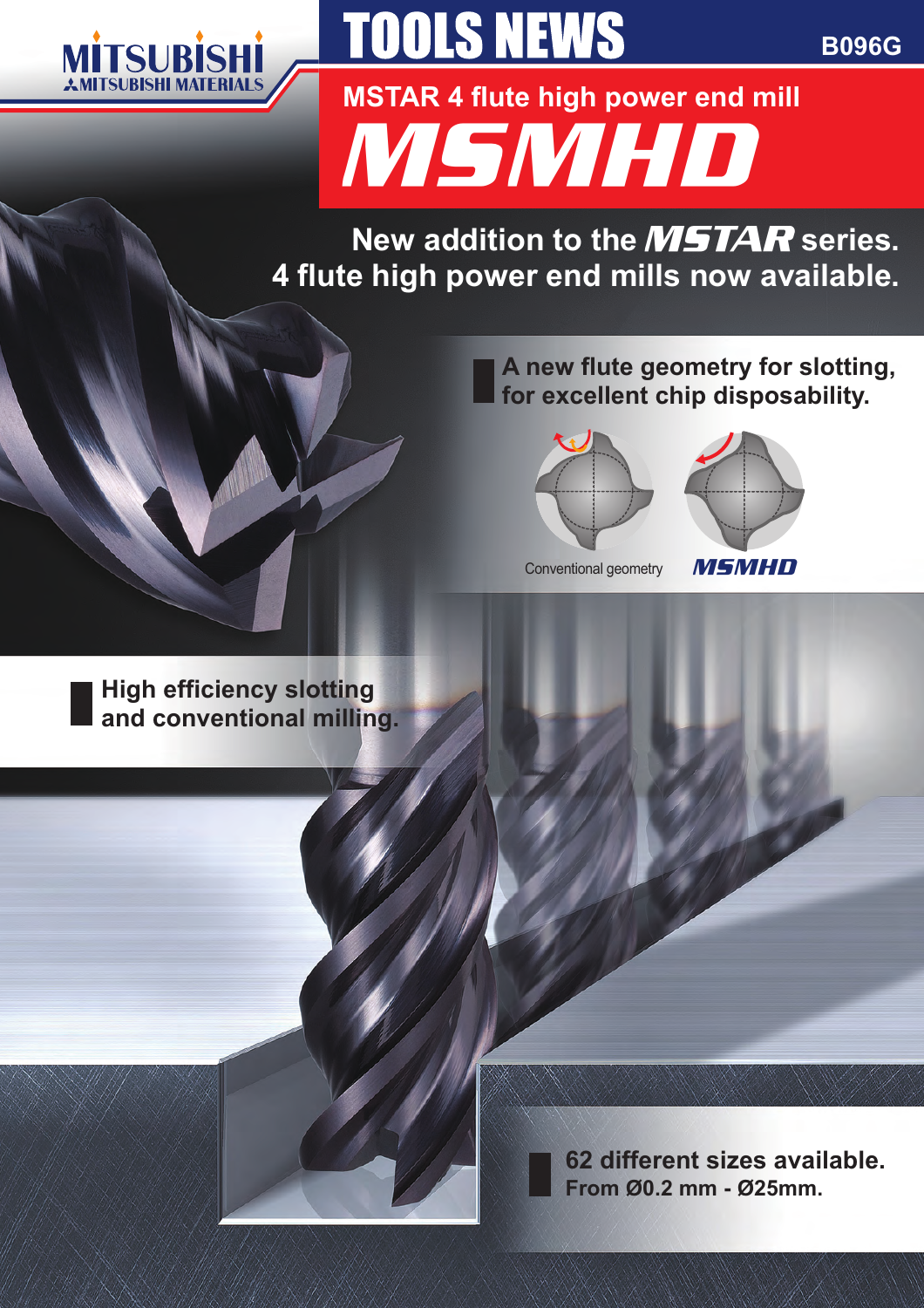MSTAR END MILL



 $D_1$ ≤12<br>12≤ D4





● 4 flute high helix end mill for heavy duty milling



| <b>Order Number</b> | Dia.<br>D <sub>1</sub> | Length of<br>Cut<br>ap  | Overall<br>Length<br>L <sub>1</sub> | Shank<br>Dia.<br>D <sub>4</sub> | No. of<br><b>Flutes</b><br>$\mathsf{N}$ | Stock     | <b>Type</b>  |  |
|---------------------|------------------------|-------------------------|-------------------------------------|---------------------------------|-----------------------------------------|-----------|--------------|--|
| MSMHDD0200          | $\overline{2}$         | $\overline{\mathbf{4}}$ | 45                                  | $\overline{4}$                  | $\overline{4}$                          | $\bullet$ | $\mathbf{1}$ |  |
| D0210               | 2.1                    | 5                       | 45                                  | $\overline{4}$                  | $\overline{4}$                          | $\bullet$ | $\mathbf{1}$ |  |
| D0220               | 2.2                    | 5                       | 45                                  | $\overline{4}$                  | $\overline{4}$                          | $\bullet$ | $\mathbf{1}$ |  |
| D0230               | 2.3                    | 5                       | 45                                  | $\overline{4}$                  | $\overline{4}$                          | $\bullet$ | $\mathbf{1}$ |  |
| D0240               | 2.4                    | 5                       | 45                                  | $\overline{4}$                  | $\overline{4}$                          | $\bullet$ | $\mathbf{1}$ |  |
| D0250               | 2.5                    | 5                       | 45                                  | $\overline{4}$                  | $\overline{4}$                          | $\bullet$ | $\mathbf{1}$ |  |
| D0260               | 2.6                    | $\,6$                   | 45                                  | $\overline{4}$                  | $\overline{4}$                          | $\bullet$ | $\mathbf{1}$ |  |
| D0270               | 2.7                    | $\,6\,$                 | 45                                  | $\overline{4}$                  | $\overline{4}$                          | $\bullet$ | $\mathbf{1}$ |  |
| D0280               | 2.8                    | $\,6$                   | 45                                  | $\overline{4}$                  | $\overline{4}$                          | $\bullet$ | $\mathbf{1}$ |  |
| D0290               | 2.9                    | $\,6\,$                 | 45                                  | $\overline{4}$                  | $\overline{4}$                          | $\bullet$ | $\mathbf{1}$ |  |
| D0300               | 3                      | $\,8\,$                 | 45                                  | $6\,$                           | $\overline{4}$                          | $\bullet$ | $\mathbf{1}$ |  |
| D0310               | 3.1                    | $\,8\,$                 | 45                                  | $\,6\,$                         | $\overline{4}$                          | $\bullet$ | $\mathbf{1}$ |  |
| D0320               | 3.2                    | $\,8\,$                 | 45                                  | $\,6$                           | $\overline{4}$                          | $\bullet$ | $\mathbf{1}$ |  |
| D0330               | 3.3                    | $\,8\,$                 | 45                                  | $\,6\,$                         | $\overline{4}$                          | $\bullet$ | $\mathbf{1}$ |  |
| D0340               | 3.4                    | 8                       | 45                                  | $\,6\,$                         | $\overline{4}$                          | $\bullet$ | $\mathbf{1}$ |  |
| D0350               | 3.5                    | $\,8\,$                 | 45                                  | $\,6\,$                         | $\overline{4}$                          | $\bullet$ | $\mathbf{1}$ |  |
| D0360               | 3.6                    | 11                      | 45                                  | $\,6\,$                         | $\overline{4}$                          | $\bullet$ | $\mathbf{1}$ |  |
| D0370               | 3.7                    | 11                      | 45                                  | $\,6\,$                         | $\overline{4}$                          | $\bullet$ | $\mathbf{1}$ |  |
| D0380               | 3.8                    | 11                      | 45                                  | $\,6$                           | $\overline{4}$                          | $\bullet$ | $\mathbf{1}$ |  |
| D0390               | 3.9                    | 11                      | 45                                  | $\,6\,$                         | $\overline{4}$                          | $\bullet$ | $\mathbf{1}$ |  |
| D0400               | 4                      | 11                      | 45                                  | $\,6$                           | $\overline{4}$                          | $\bullet$ | $\mathbf{1}$ |  |
| D0410               | 4.1                    | 12                      | 45                                  | $\,6\,$                         | $\overline{4}$                          | $\bullet$ | $\mathbf{1}$ |  |
| D0420               | 4.2                    | 12                      | 45                                  | $\,6$                           | $\overline{4}$                          | $\bullet$ | $\mathbf{1}$ |  |
| D0430               | 4.3                    | 12                      | 45                                  | $\,6\,$                         | $\overline{4}$                          | $\bullet$ | $\mathbf{1}$ |  |
| D0440               | 4.4                    | 12                      | 45                                  | $\,6\,$                         | $\overline{4}$                          | $\bullet$ | $\mathbf{1}$ |  |
| D0450               | 4.5                    | 12                      | 45                                  | $\,6\,$                         | $\overline{4}$                          | $\bullet$ | $\mathbf{1}$ |  |
| D0460               | 4.6                    | 13                      | 50                                  | $\,6\,$                         | $\overline{4}$                          | $\bullet$ | $\mathbf{1}$ |  |
| D0470               | 4.7                    | 13                      | 50                                  | $\,6\,$                         | $\overline{4}$                          | $\bullet$ | $\mathbf{1}$ |  |
| D0480               | 4.8                    | 13                      | 50                                  | $6\,$                           | $\overline{4}$                          | $\bullet$ | $\mathbf{1}$ |  |
| D0490               | 4.9                    | 13                      | 50                                  | $\,6\,$                         | $\overline{4}$                          | $\bullet$ | $\mathbf{1}$ |  |
| D0500               | 5                      | 13                      | 50                                  | 6                               | $\overline{4}$                          | $\bullet$ | 1            |  |
| D0510               | 5.1                    | 13                      | 50                                  | $\,6\,$                         | $\overline{4}$                          | $\bullet$ | $\mathbf{1}$ |  |
| D0520               | 5.2                    | 13                      | 50                                  | 6                               | $\overline{4}$                          | $\bullet$ | $\mathbf{1}$ |  |
| D0530               | 5.3                    | 13                      | 50                                  | $\,6$                           | $\overline{4}$                          | $\bullet$ | $\mathbf{1}$ |  |
| D0540               | 5.4                    | 13                      | 50                                  | $\,6$                           | $\overline{4}$                          | $\bullet$ | $\mathbf{1}$ |  |
| D0550               | 5.5                    | 13                      | 50                                  | $\,6\,$                         | $\overline{4}$                          | $\bullet$ | $\mathbf{1}$ |  |
| D0560               | 5.6                    | 13                      | 50                                  | $\,6$                           | $\overline{4}$                          | $\bullet$ | 1            |  |
| D0570               | 5.7                    | 13                      | 50                                  | $\,6$                           | $\overline{4}$                          | $\bullet$ | $\mathbf{1}$ |  |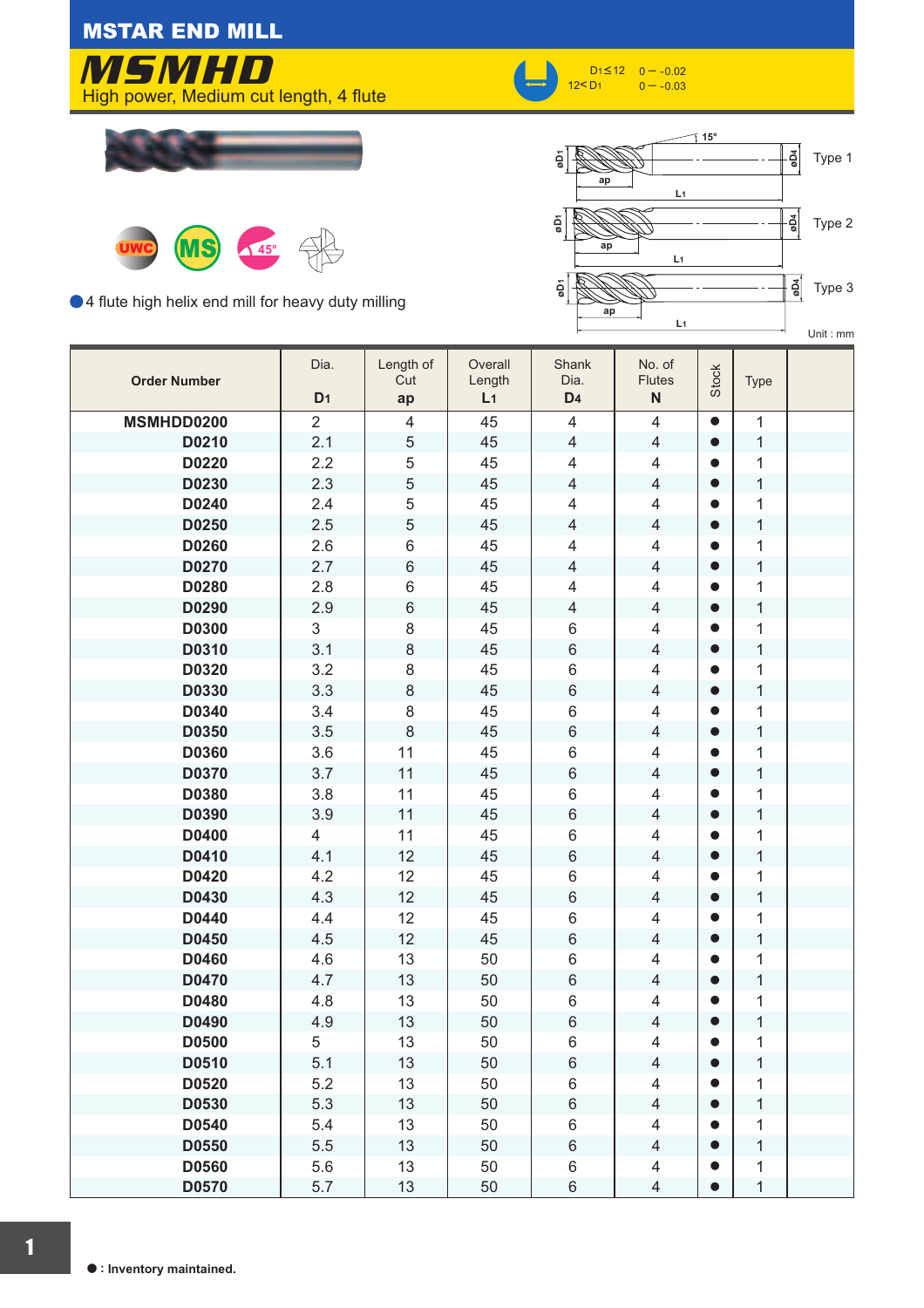|                     |                        |                        |                                     |                                 |                                         |              |                | Unit: mm |
|---------------------|------------------------|------------------------|-------------------------------------|---------------------------------|-----------------------------------------|--------------|----------------|----------|
| <b>Order Number</b> | Dia.<br>D <sub>1</sub> | Length of<br>Cut<br>ap | Overall<br>Length<br>L <sub>1</sub> | Shank<br>Dia.<br>D <sub>4</sub> | No. of<br><b>Flutes</b><br>$\mathsf{N}$ | <b>Stock</b> | Type           |          |
| MSMHDD0580          | 5.8                    | 13                     | 50                                  | $6\phantom{1}$                  | $\overline{4}$                          | $\bullet$    | $\mathbf{1}$   |          |
| D0590               | 5.9                    | 13                     | 50                                  | 6                               | $\overline{4}$                          | $\bullet$    | $\mathbf{1}$   |          |
| <b>D0600</b>        | 6                      | 13                     | 50                                  | $\,6$                           | $\overline{4}$                          | $\bullet$    | $\overline{2}$ |          |
| D0650               | 6.5                    | 16                     | 60                                  | 8                               | $\overline{4}$                          | $\bullet$    | $\mathbf{1}$   |          |
| <b>D0700</b>        | $\overline{7}$         | 19                     | 60                                  | 8                               | 4                                       | $\bullet$    | 1              |          |
| D0750               | 7.5                    | 19                     | 60                                  | 8                               | $\overline{4}$                          | $\bullet$    | $\mathbf{1}$   |          |
| <b>D0800</b>        | 8                      | 19                     | 60                                  | 8                               | 4                                       |              | $\overline{2}$ |          |
| <b>D0850</b>        | 8.5                    | 19                     | 70                                  | 10                              | $\overline{4}$                          | $\bullet$    | $\mathbf 1$    |          |
| D0900               | $9\,$                  | 22                     | 70                                  | 10                              | $\overline{4}$                          |              | 1              |          |
| D0950               | 9.5                    | 22                     | 70                                  | 10                              | $\overline{4}$                          | $\bullet$    | $\mathbf{1}$   |          |
| D1000               | 10                     | 22                     | 70                                  | 10                              | $\overline{4}$                          | $\bullet$    | $\overline{2}$ |          |
| D1100               | 11                     | 26                     | 75                                  | 12                              | $\overline{4}$                          | $\bullet$    | $\mathbf{1}$   |          |
| D1200S10            | 12                     | 26                     | 75                                  | 10                              | $\overline{4}$                          | ●            | 3              |          |
| D1200               | 12                     | 26                     | 75                                  | 12                              | $\overline{4}$                          | $\bullet$    | $\overline{2}$ |          |
| D1300               | 13                     | 26                     | 75                                  | 12                              | 4                                       |              | 3              |          |
| D1400               | 14                     | 30                     | 90                                  | 16                              | $\overline{4}$                          |              | $\mathbf{1}$   |          |
| D1500               | 15                     | 35                     | 90                                  | 16                              | 4                                       | $\bullet$    | 1              |          |
| D1600               | 16                     | 35                     | 90                                  | 16                              | $\overline{4}$                          | $\bullet$    | $\overline{2}$ |          |
| D1700               | 17                     | 35                     | 100                                 | 16                              | $\overline{4}$                          | $\bullet$    | 3              |          |
| D1800               | 18                     | 40                     | 100                                 | 16                              | $\overline{4}$                          | $\bullet$    | 3              |          |
| D1900               | 19                     | 40                     | 110                                 | 20                              | $\overline{4}$                          | $\bullet$    | 1              |          |
| D2000               | 20                     | 45                     | 110                                 | 20                              | $\overline{4}$                          | $\bullet$    | $\overline{2}$ |          |
| D2200               | 22                     | 50                     | 125                                 | 20                              | 4                                       |              | 3              |          |
| D2500               | 25                     | 55                     | 125                                 | 25                              | 4                                       |              | $\overline{2}$ |          |

# **Machining Example**

**Slotting**

## **Newly designed geometry for excellent chip disposabiltiy during slotting.**

|                |                               |                                    |                  | End mill       | MSMHD $\phi$ 10                  |
|----------------|-------------------------------|------------------------------------|------------------|----------------|----------------------------------|
|                | <b>MSMHD</b>                  | No breakage                        |                  | Work material  | Stainless steel (SUS304)         |
|                | Competitor's Breakage         |                                    |                  | Revolution     | 1,600min <sup>-1</sup> (50m/min) |
|                |                               | 10mm                               |                  | Feed rate      | $50 - 400$ mm/min                |
|                | 200                           | 400                                |                  | Cutting method | Slotting, Air blow               |
|                | Feed rate (mm/min)            |                                    | 10 <sub>mm</sub> |                |                                  |
|                |                               | Side milling of aircraft component |                  |                |                                  |
|                | <b>Higher efficiency than</b> |                                    |                  |                |                                  |
|                | conventional end mills.       |                                    |                  |                |                                  |
|                |                               |                                    |                  |                |                                  |
|                | Feed rate: Increased x 1.7    |                                    |                  |                |                                  |
|                |                               |                                    |                  |                |                                  |
| End mill       | MSMHD ¢16                     | Competitor's                       |                  |                |                                  |
| Work material  |                               | Stainless steel (SUS304)           |                  |                |                                  |
| Revolution     |                               |                                    |                  |                |                                  |
|                | 600min-1 (30m/min)            | 360min-1 (18m/min)                 |                  |                |                                  |
|                | 85mm/min                      | 50mm/min                           |                  |                |                                  |
| Feed rate      | $(0.035$ mm/tooth $)$         | $(0.035$ mm/tooth)                 | 16mm             |                |                                  |
| Cutting method | Climb cut. Emulsion           |                                    | 4 <sub>mm</sub>  |                |                                  |